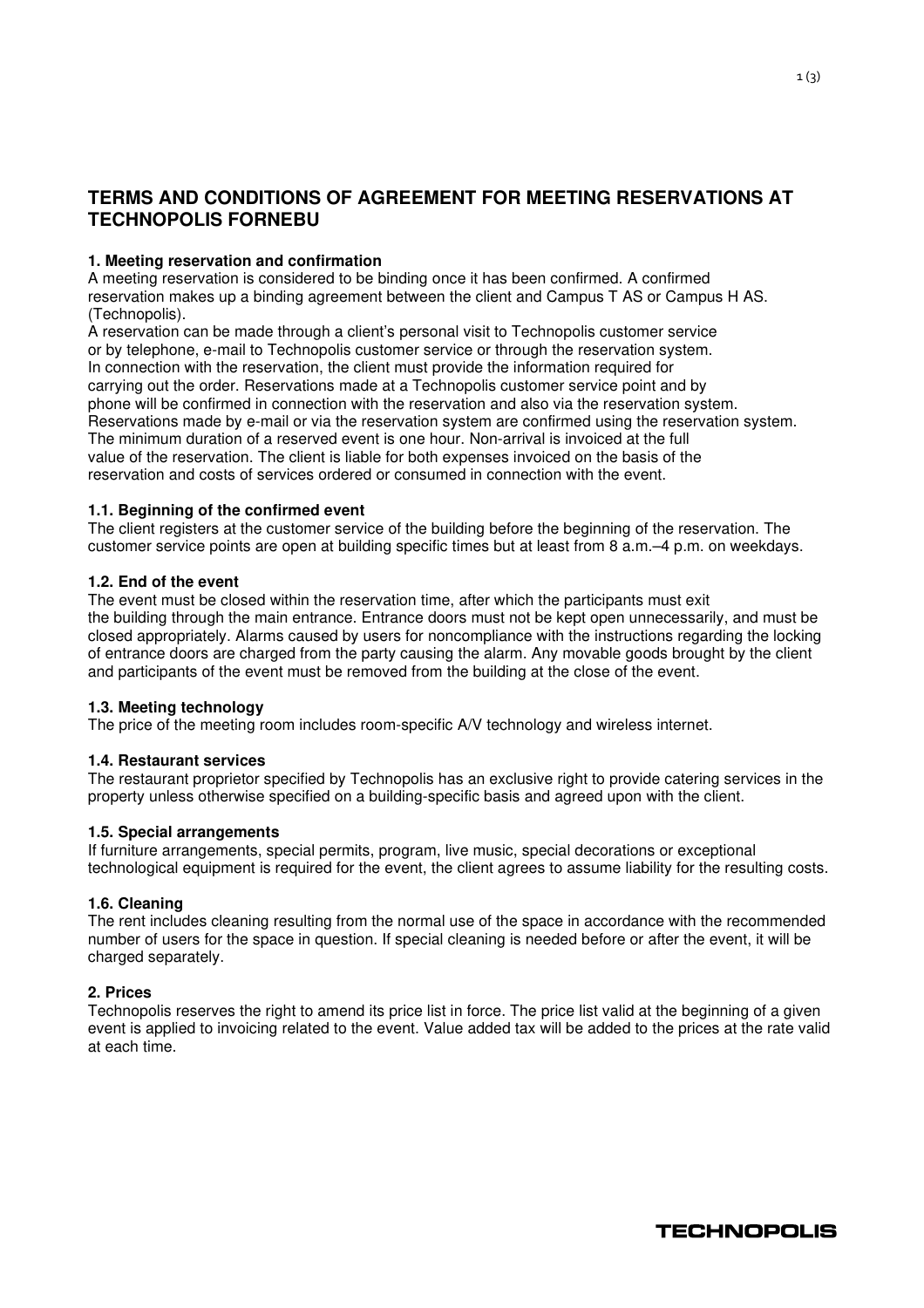# **3. Client's responsibility**

The client shall present any special wishes concerning reservations and services in the reservation phase. The client shall protect the building premises, furniture and goods against damage. The client is liable for any damage caused by the client's guests, equipment, personnel or performers to the property or removable assets in the property. The client is liable for any equipment and removable assets brought by the client to the building. The client undertakes to comply with the instructions of the building's staff in matters related to the use of the building and goods, furniture and equipment. We recommend liability insurance for the events. The client is responsible for all event specific necessary authority and other permits applications and costs.

# **4. Subcontracting**

Technopolis has the right to use subcontractors for services produced under this agreement without notifying the client of this.

### **5. Cancellation terms**

Cancellations of reservations and decreases of numbers of persons related to the reservations shall comply with the cancellation terms. The reservation-specific cancellation terms are specified in the confirmation of the reservation.

# **Cancellation term 1:**

- **Cancellation up to 48 hours before free of charge**
- **Cancellation up to 24 hours before 50% of the rent and catering will be charged**
- **Cancellation after this 100% of rent and catering will be charged** 
	- You can order catering to the meeting room when making the booking. It is also possible to add that afterwards, but after cancellation it is not possible to make changes to the booking. Deadline for catering reservations via the website is 24 hours before the start of the meeting, but you can contact the catering directly at +47 902 56 396 for urgent bookings.

### **6. Terms of payment**

Invoicing of premises rent is based on reserved time. If used time exceeds the reserved time the exceeded time will be invoiced additionally. Invoicing of catering and conference packages is based on the number of people confirmed in connection with the reservation, however so that if the final number of people taking part in the event is higher than specified, invoicing will be based on the actual number of participants. The term of payment of the invoice is 14 days net.

Technopolis has the right to charge the customer for penalty interest valid at each time and any costs arising from collecting delayed payments. The calculation of value added tax on the reservation confirmation received by the client and the invoice may differ due to the technical implementation of the system. The charge will be determined according to the invoice.

# **7. Force Majeure**

Force Majeure Event refers to such an exceptional and influential event that prevents fulfilling the contract correctly; that has occurred after signing the contract; that is independent of the parties; and that is something the parties could not have considered when concluding the contract nor prevent it without undue additional costs or unreasonable waste of time. Such occurrence may be, for example, war, rebellion, internal unrest, confiscation by an authority or seizure for the public good, bans on import and export, natural phenomena, termination of public transportation or energy supply, extensive labor dispute or fire or some other equally effective and exceptional matter which is independent of the parties.

If there is a delay in fulfilling the contractual obligations due to a reason referred to above, the time for fulfilling the obligations will be continued for as long as is reasonable taking into account the circumstances affecting the matter.